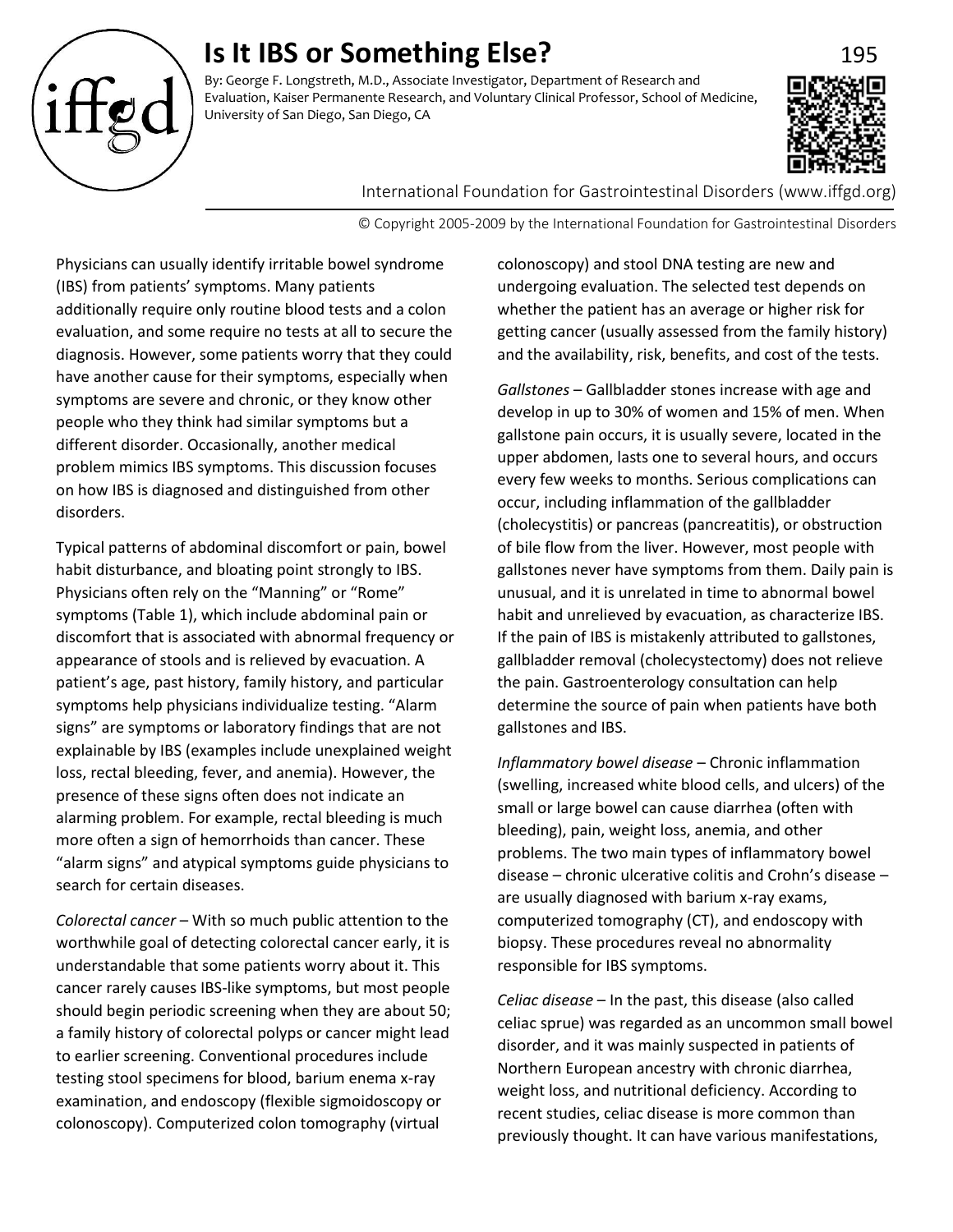such as iron deficiency anemia or bone thinning (osteoporosis) with little or no diarrhea, and it responds to restricting the protein gluten from the diet. Patients with dermatitis herpetiformis (an unusual skin disorder), type I diabetes, and thyroid disease have it more often than people without these problems. Some studies identify celiac disease in occasional referral patients with IBS. A special blood test has high diagnostic accuracy, and physicians sometimes obtain it, especially if patients have weight loss, anemia, or other "alarm signs." However, the proportion of patients with IBS who have celiac disease and would be helped by gluten restriction is uncertain.

*Gynecological disorders* – Women are especially likely to seek care for IBS. Their pain is usually in the lower abdomen and sometimes increased during menstrual periods, so a gynecological origin of the pain is sometimes suspected. Gynecologists often refer to this pain as "chronic pelvic pain" and perform ultrasound exams or diagnostic laparoscopy (endoscopy through a small abdominal incision) to check for disease of the uterus or ovaries. For example, endometriosis can cause chronic pain in the same body area as IBS pain. As applies to gallstone pain, however, this pain usually does not have the typical IBS-type association with evacuation. Women with IBS have more menstrual symptoms than other women and are more likely to undergo hysterectomy, which eliminates abnormal bleeding and can help gynecological pain. However, this operation does not alleviate IBS pain. Ovarian cancer can cause abdominal pain, but it rarely causes the particular type of pain and bowel disturbance typical of IBS. Most women should have periodic, routine pelvic examinations whether or not they have IBS. A woman's ethnicity, past medical history, and family history might call for special screening for gynecological disease.

It is important to realize that once doctors confidently diagnose IBS, another cause for the symptoms is not often found, even after many years. Also, the common nature of IBS means that patients with it often have another coexisting disorder. In fact, IBS predisposes patients to have other gastrointestinal symptoms and some non-gastrointestinal disorders, such as fibromyalgia and headache, which cause different symptoms than those of IBS. It is when IBS symptoms are atypical or co-exist with another disorder that can cause bowel habit disturbance or abdominal pain that

confusion sometimes arises. In such cases, consultation with experienced specialists can help increase diagnostic certainty.

## **IFFGD Suggested Reading**

**Thompson WG.** *Irritable bowel syndrome: does it cause other disease?* IFFGD Fact Sheet No. 193, 2009.

**Jaffin BW.** *Clinical features and treatments of inflammatory bowel disease (IBD) – an update*. IFFGD Fact Sheet No. 126, 2013.

**Cash BD, Chey WD.** *Diagnostic tests in irritable bowel syndrome patients.* IFFGD Fact Sheet No. 175, 2008.

**Longstreth GF.** *Current Approach to the diagnosis of irritable bowel syndrome*. IFFGD Fact Sheet No. 163, 2012.

**Heitkemper MM, Jarett M.** *Gynecological Aspects of Irritable Bowel Syndrome.* IFFGD Fact Sheet No. 123, 2014.

## **References:**

**Thompson WG, et al.** The road to Rome. *Gut* 1999; 45 (suppl 2):43-47

**Drossman D, et al.** *Rome II: the functional gastrointestinal disorders* (2nd edition). McLean: Degnon Associates. 2000.

## **About IFFGD**

The International Foundation for Gastrointestinal Disorders (IFFGD) is a 501(c)(3) nonprofit education and research organization. We work to promote awareness, scientific advancement, and improved care for people affected by chronic digestive conditions. Our mission is to inform, assist, and support people affected by gastrointestinal disorders. Founded in 1991, we rely on donors to carry out our mission. Visit our website at: www.iffgd.org or www.aboutIBS.org.

*IFFGD* 537 Long Point Road, Suite 101 Mt Pleasant, SC 29464

#### **About the Publication**

Opinions expressed are an author's own and not necessarily those of the International Foundation for Gastrointestinal Disorders (IFFGD). IFFGD does not guarantee or endorse any product in this publication or any claim made by an author and disclaims all liability relating thereto. This article is in no way intended to